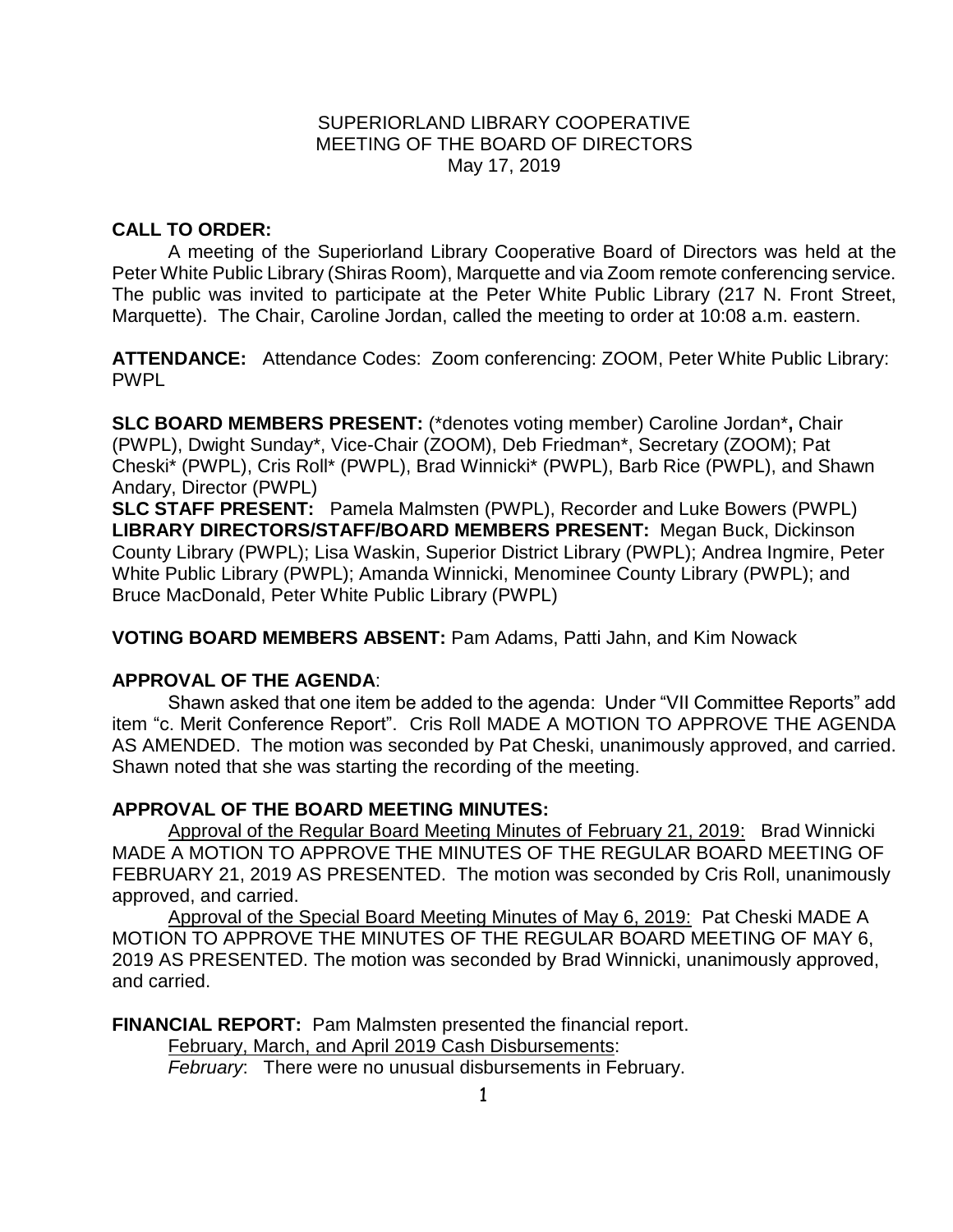Total February disbursements: \$45,128.99.

*March:* The payments to member libraries (account 3-742) were for Lilja Estate Fund interest distributions. A \$1,300 payment to Merit Network (account 3-801.5) was for the Ironwood Carnegie Public Library TV Whitespace project internet connection for 1/13/2018 – 10/14/2019. This expenditure was offset by the TV Whitespace grant revenue. Under account 3-975.1, the \$2,486 payment to the Window Store was a deposit for SLC's door replacement project. The total cost of the project was \$8,288.

Total March disbursements: \$62,233.30

*April:* Account 3-959 (electronic subscriptions) includes a payment of \$5,500 to Niche Academy, a new service that SLC is adding this year.

Total April disbursements: \$65,720.88.

Year to Date Reports as of 04/30/2019:

*Revenues:* The first 50% state aid payment (\$139,075) and the first 50% Great Lakes Talking Books payment (\$20,536) have been received. The first batch of indirect state aid invoices were sent out in early May.

*Expenses*: Salary costs are over the 7/12 budget figure; this is mostly because there were three payrolls in April. (SLC has a bi-weekly payroll schedule.)

Total YTD revenues as of 04/30/2019: \$379,280

Total YTD expenses as of 04/30/2019: \$475,554

Balance sheet as of April 30, 2019: The balance sheet as of April 30, 2019 showed total Assets of \$739,839.62 and total Liabilities plus Fund Balances of \$739,839.62.

 Brad Winnicki MADE A MOTION TO APPROVE FEBRUARY 2019 CASH DISBURSEMENTS OF \$45,128.99, MARCH 2019 CASH DISBURSMENTS OF \$62,233.30, APRIL 2019 DISBURSEMENTS OF \$65,720.88, THE YEAR-TO-DATE EXPENSE AND REVENUE REPORTS AS OF APRIL 30, 2019 [with total revenues of \$379,280 and total expenses of \$475,554], AND THE BALANCE SHEET AS OF 04/30/2019 [with total assets of \$739,839.62 and total liabilities plus fund balances of \$739,839.62]. The motion was seconded by pat Cheski, unanimously approved, and carried.

**PUBLIC PARTICIPATION**: Megan Buck introduced Barb Rice, Dickinson County Library's new SLC Board representative.

**DIRECTOR'S REPORT:** Shawn Andary presented the Director's Report.

Sound booth update. At a special meeting on May 6, the SLC Board approved an estimated expenditure of \$10,000 from the Victoria Wolf bequest for the purchase of a used soundproof recording booth from Eclipse Acoustic Solutions, Inc. The booth will be delivered soon. Based on feedback from GLTB focus group meetings, it was determined that GLTB patrons would value BARD (Braille and Audio Reading Download) compatible recordings of books by local authors.

Great Lakes Talking Books (GLTB) staff members Lynn Buckland-Brown, Jeremy Morelock, and Tonia Bickford, recently worked with a local reader to produce an audio book recording of Cully Gage's "*A Love Affair with the U.P*". The audio recording was sent to Lansing for final editing and will soon be available to all National Library Service (NLS) patrons as a digital audio book. Since recording the book without a soundproof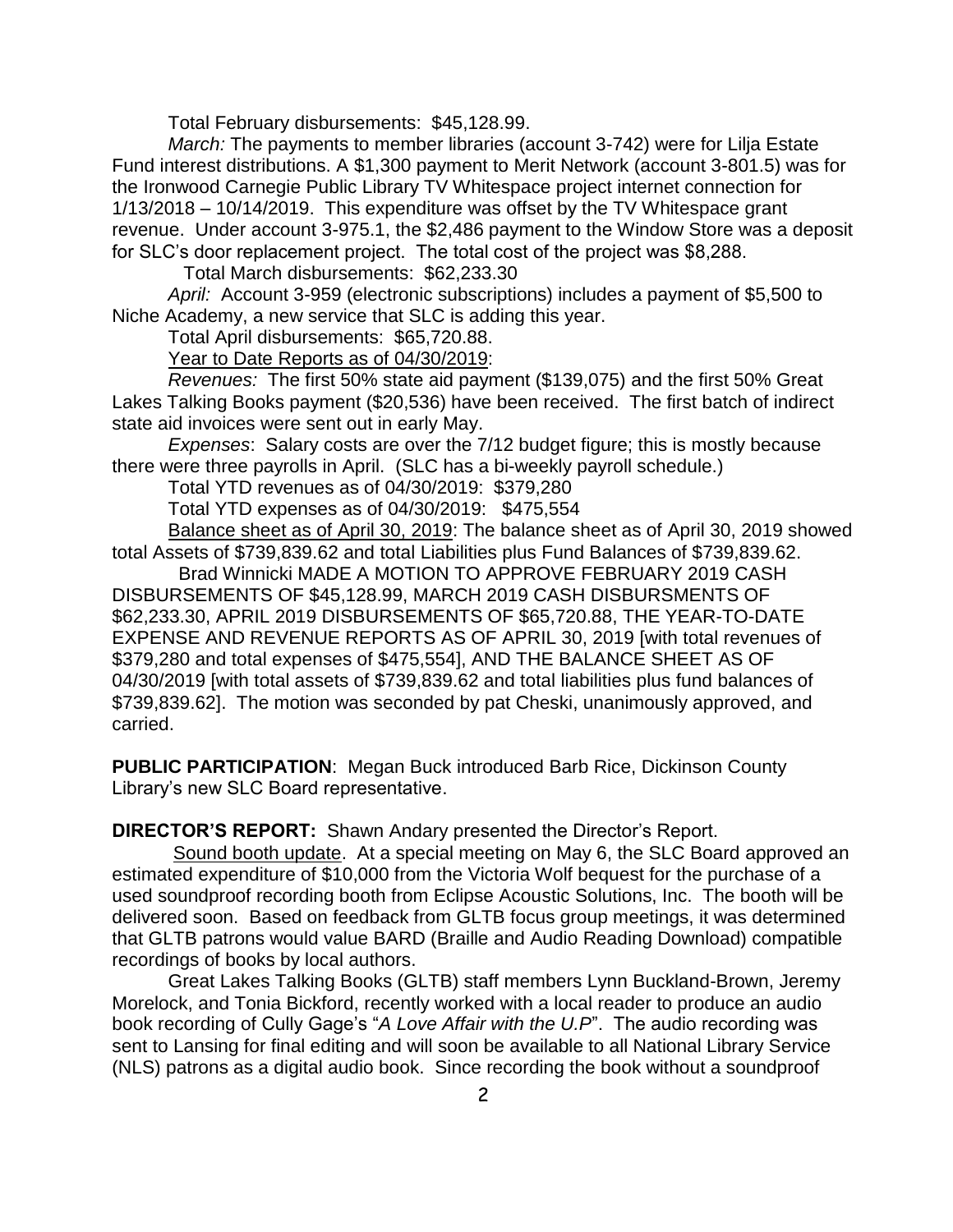booth was very difficult and many sections had to be re-recorded to eliminate extraneous sounds, GLTB Reader Advisor Lynn Brown recommended that a soundproof booth be used for future recording sessions. The booth will be housed at the Peter White Public Library. Shawn said that a use policy will be formulated and the booth will eventually be made available for use by library staff and patrons in the Superiorland Library Cooperative's service area who wish to record oral histories, podcasts, music, etc.

Databases Committee: Amanda Griggs is the Chair of the newly formed Databases Committee. The committee plans to develop a collection policy for the Great Lakes Digital Libraries digital book collection. SLC recently purchased a new database, Niche Academy, which is an online learning platform that includes tutorials for many library services; library staff can also develop their own tutorials. The Database Committee will be using Niche Academy to highlight some of the training videos that staff members have produced. SLC's Technology Assistant, Eli Donnell, will be working with library directors to find out what databases they have purchased and to set up links to database training tutorials that will display on their library web pages. .

Schedule of Services Committee: Eric Magness-Eubank is the Chair of the Schedule of Services Committee. At its last meeting the committee decided that each SLC Committee would be asked to meet and make recommendations that will be used to develop the FY 2019/2020 Plan of Service and budget.

Programming Committee: Alycia McKowen is the Chair of the Programming Committee. The committee has decided that, rather than stipends, \$250 and \$500 programming mini-grants will be offered this year.

Erate Consultant: SLC's existing contract with its eRate consultant, EdTech Strategies, expired on 4/30/2019. At the May 9 Special Meeting, the SLC Board approved a three-month contract extension at a cost of \$2,850. Shawn explained that the extension will allow the consultant to complete the process involved with the establishment of the SLC Internet Consortium and file the remaining FY 2019/2020 paperwork. The amended contract with EdTech Strategies will end on 7/31/2019.

 Small Libraries Big Impact Conference: The Small Libraries Big Impact Conference was held on April 29 – April 30 in Gaylord. Shawn reported that the conference was very successful and post-conference evaluations were positive. Cooperative directors agreed that the conference should become a regular offering in the years that the Rural Libraries Conference is not held. Twenty-nine SLC representatives, including two SLC Board members, attended the conference. Highlights from the sessions included:

- Decolonizing Libraries Randi Dalton presented. Randi and Angela Badke (Ojibwa Community Library) will be presenting together in the Upper Peninsula. They will be at the Portage Lake District Library on Monday, August 5; other regional presentations may also be scheduled on August 6 and 7. SLC will sponsor the events and there will be no charge to SLC members and associate members who attend the presentations.
- Social Media Presentation: Jeff Milo and Kelly Bennett from the Ferndale Public Library presented. The presentation included many unique ideas that could be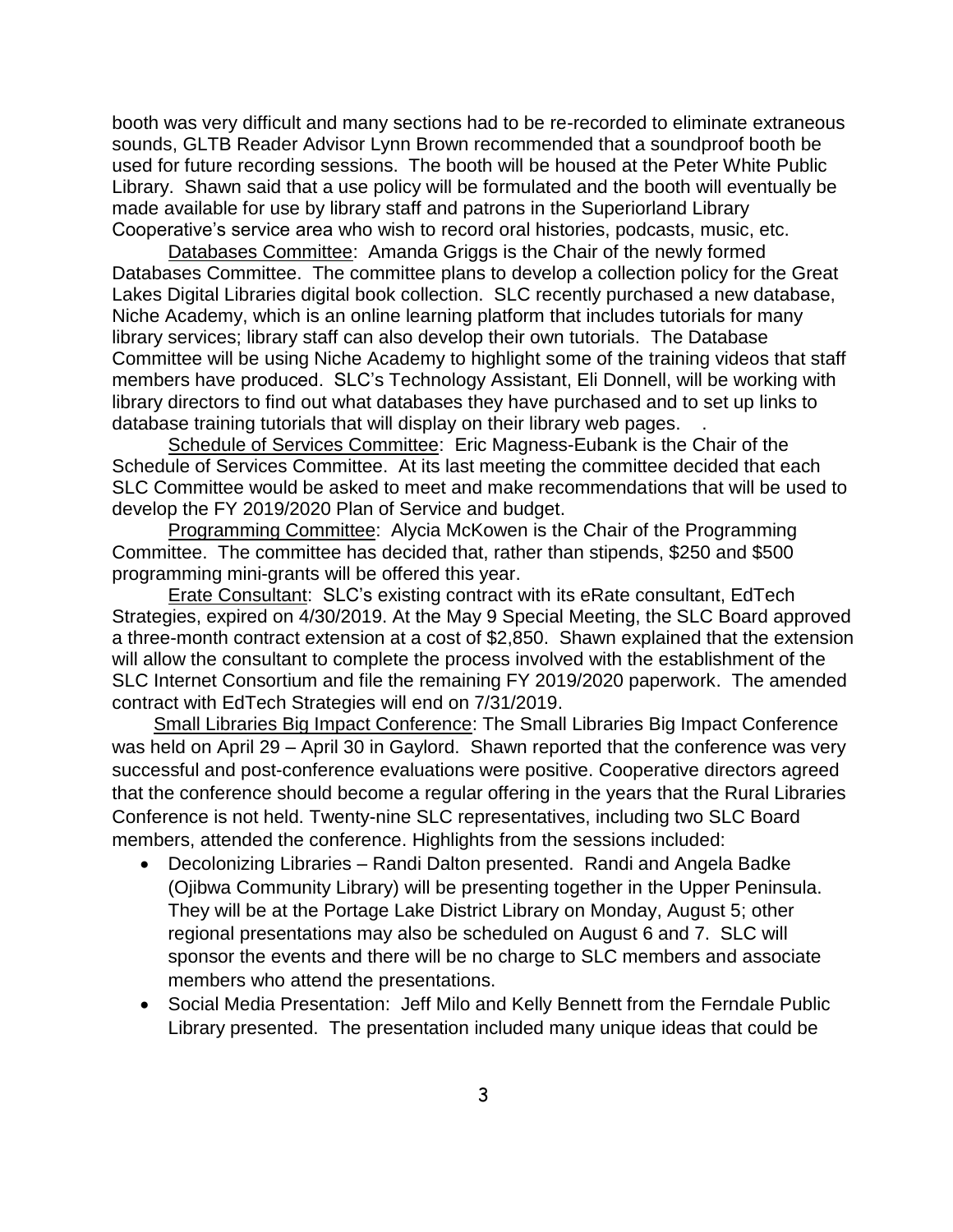easily implemented. The presentation will be offered via Zoom at no charge to SLC and UPRLC members.

- John Chrastka from EveryLibrary met with Leslie Warren, Lisa Waskin, Andrea Ingmire, Megan Buck and Shawn. John was very interested in the collaborative LSTA grant that the libraries are working on.
- Ben Bizzle presented some creative marketing ideas. The SLC Database Committee is considering the idea of using some of the ideas to promote Great Lakes Digital Libraries services.

 Library Director Update: Evelyn Burdick is the new Director of the Crystal Falls Community District Library; former Director Mary Jean Thoreson will be retiring on June 1. The Curtis Township Library Director Judy Kenyon has resigned; Moira Maus and Linda Howell will be sharing duties until a new director is hired.

 Upcoming Events: Theresa Runyan, the MCLS (Midwest Collaborative for Library Services) MeL (Michigan Electronic Library) Engagement Specialist, will be presenting a free MeL databases workshop at the Peter White Public Library on June 11. The Alpena Public Library will also be hosting Theresa Runyan. Scott Garrison, the new MCLS Director, and State Librarian Randy Riley will be visiting the U.P. in June; they will be in Marquette on June 5.

SirsiDynix Contract: A 5-year (April 1, 2019 – March 31, 2024) shared ILS (Integrated Library Services) long-term agreement between UPRLC and SirsiDynix has been finalized and all of the negotiated terms were included. The new contract includes Syndetics Unbound, a new, upgraded product that will replace UPRLC's current enhanced content subscription.

Health insurance. SLC's health insurance plan renews on July 1, 2019. SLC's small-group plan increased 15%, which is about 11% more than the budgeted increase. Shawn reported that she and Pam Malmsten started looking at joining the large-group Transcend Association Health Plan offered through the Michigan Library Association (MLA) and administered by National Insurance Services (NIS). Pam and Shawn had been receiving information and costs on various plans and it was apparent that there would be substantial savings on the Association plans. Recently, however, the NIS insurance agent notified Pam and Shawn that, due to a recent district court ruling challenging the final June 2018 Department of Labor rules regarding Association Health Plans, Transcend and Blue Cross announced that, pending the results of an appeal, they will temporarily stop adding new groups to the pool. Groups that are currently enrolled in the pool will have coverage through the end of the year. Pam and Shawn are looking at other options for the July 1 health insurance renewal.

Door Project: Two new doors were installed at SLC on May 6. The project is nearly complete, however the contractor, The Window Store, has to come back to install a different center beam on the front doors and a doorstops on the back door. Shawn said that the new doors look great and are a huge improvement over the old doors.

Other Building News: Lynn Buckland-Brown is planning to plant vegetables and flowers in front of the SLC building. Eli Donnell is planning to use SLC's 3D printer to print new letters for SLC's sign on the outside of the building.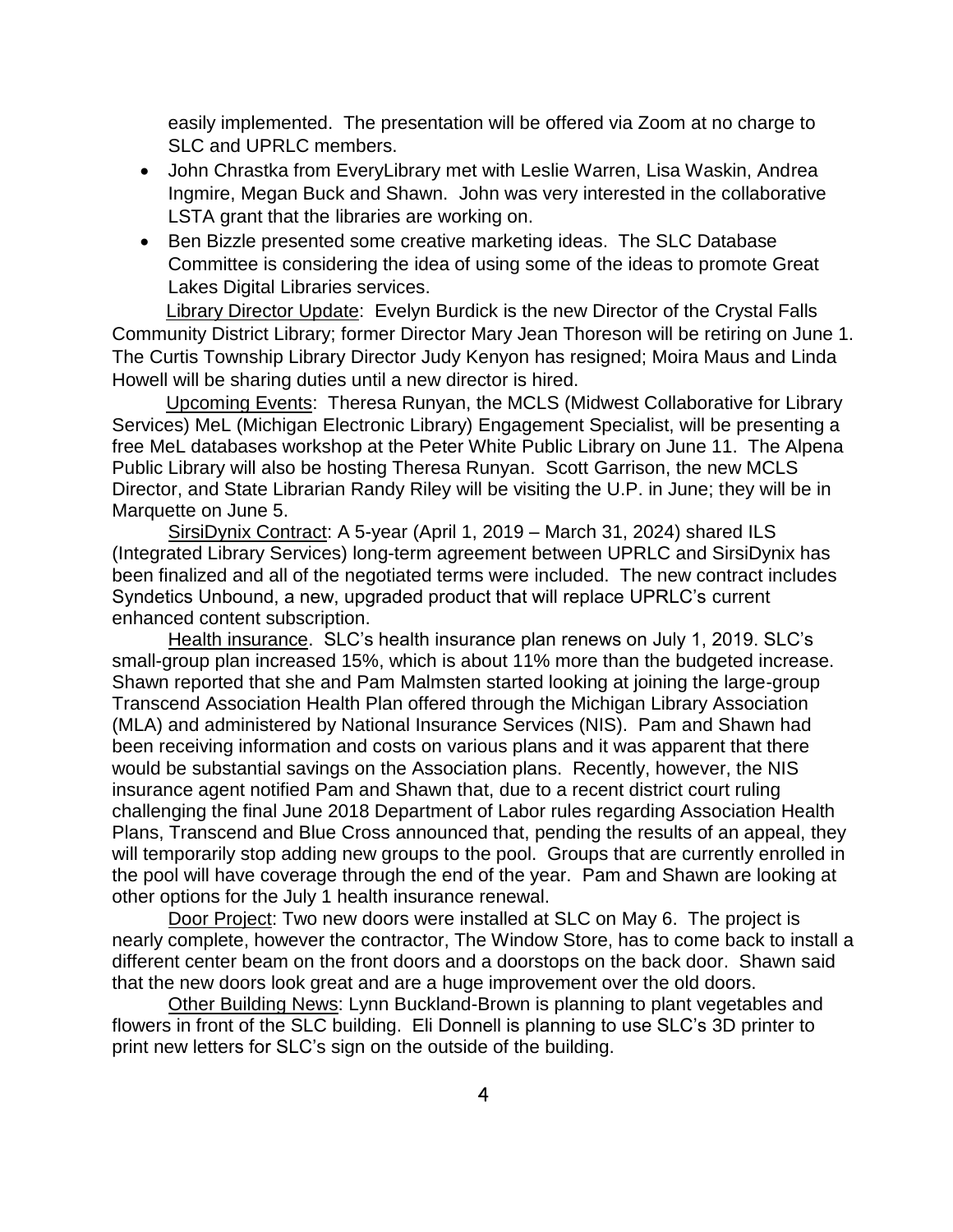## **COMMITTEE REPORTS**:

Advisory Board of Librarians (ABL) Report: Megan Buck, the Chair of the Advisory Board of Librarians (ABL) reported. The ABL group met on May 14. Megan noted that Shawn talked about the ABL meeting in her Directors Report. She added that the ABL group is excited to have formed a Plan of Services Committee and that all of the SLC committees will be encouraged to meet regularly to make recommendations for the FY 2020 Plan of Service.

UPRLC Annual Conference Committee Report: Shawn Andary, the Chair of the UPRLC Annual Meeting Committee, reported. The meeting will be held on September 18<sup>th</sup> and 19<sup>th</sup> at the Peter White Public Library: Shawn has created an online vendor/sponsor registration form that includes a PayPal payment option. Several vendor and sponsor registrations and payments have already been received. The online registration and payment option will also be available for conference registrations.

Keynote speakers and breakout session presenters have been identified. Michelle Bradley from MCLS will be the keynote speaker on September 18; the topic of her presentation will be "Appreciative Inquiry". The September 18 schedule will also include a presentation on handling stress by Joe Bouchard, the director of the Keweenaw Bay Ojibwa Community Library, and a "Two Books Two Communities" book discussion hosted by Lisa Cromell (Munising School Public Library) and Anne Donohue (Peter White Public Library). "Two Books Two Communities", a spin-off of the "One Community One Book" program, encourages everyone in Marquette and Alger counties to read the same two books; selected books are "Harborless" by Cindy Hunter Morgan and "The Living Great Lakes" by Jerry Dennis. Shawn noted that, for the months of June, July, and August, there will be unlimited access to the two books through the Great Lakes Digital Libraries web page.

On September 19, the keynote speakers will be Megan Buck, director of the Dickinson County Library, and Lisa Waskin, director of the Superior District Library. Lisa and Megan's presentation, "Do You Mind? Etiquette for Library and Life" will cover workplace etiquette.

Merit Conference: Luke Bowers and Bruce MacDonald attended the Merit Member Conference on May 8 – May 9 in Dearborn.

Bruce said he appreciated the opportunity to attend the conference. He was able to network with Merit representatives and Merit members from other libraries. He also learned about Merit' plans for future expansion and attended sessions on resource technology, emerging technology, and education. Bruce also talked to a Voice over IP (VoIP) vendor; he noted that Peter White currently uses VoIP for its phone service.

Luke Bowers said he learned about security measures and the sessions gave him ideas for best practices and moving forward that could be implemented for SLC and SLC member libraries. Luke' plans include: (1) Look at the best option for antivirus software for pc's; streamline and support only one antivirus program for everyone. (2) Ensure that SLC technology staff (Luke and Eli) are current on the latest technologies and training. (3) Increase firewall, server, and wireless security starting with using passwords that are more complex; the trend is to use password phrases instead of single words. (4) Standardize wireless equipment so that SLC technology staff can centrally manage the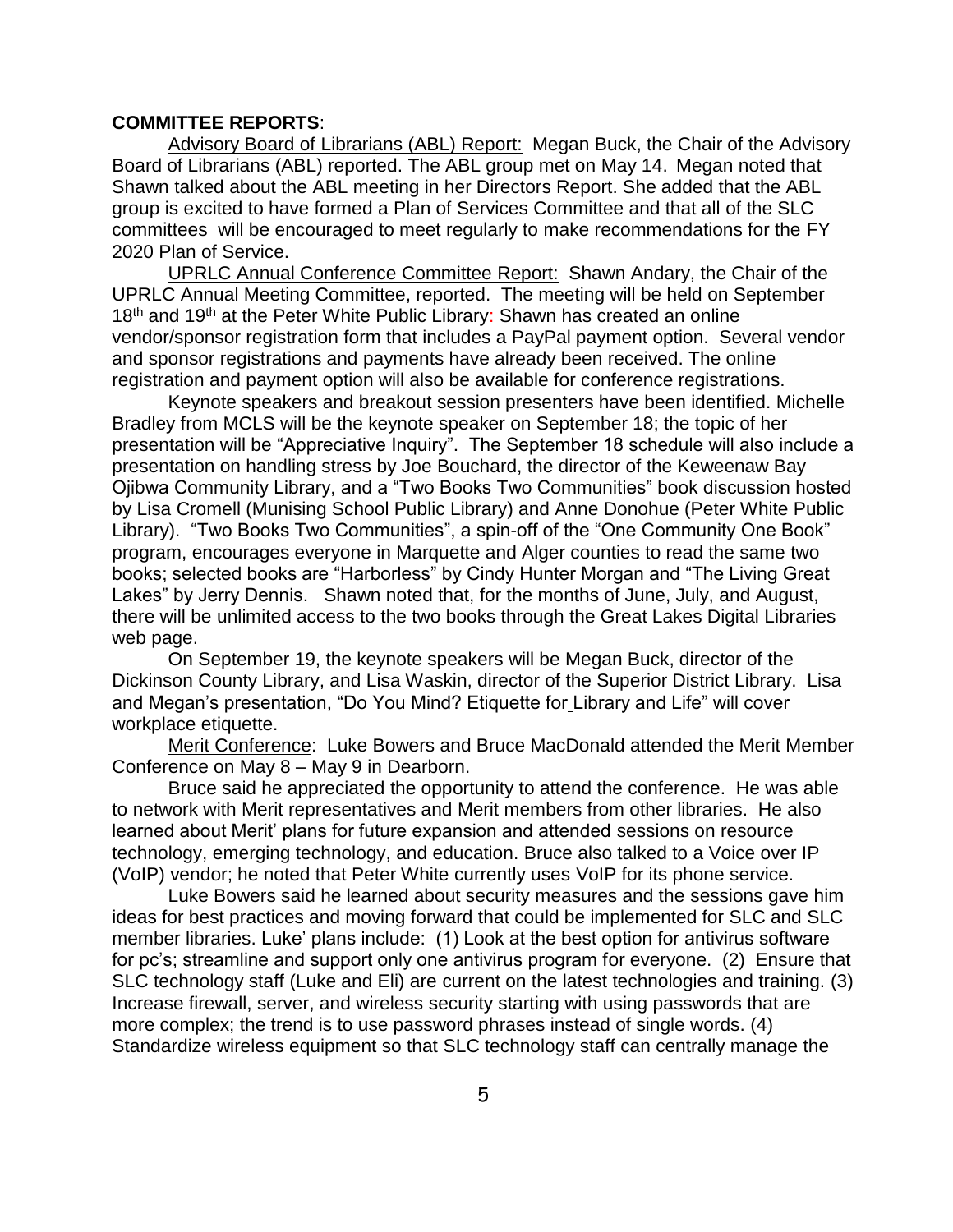equipment. Luke added that he will be soon be sending a survey to member libraries; some questions will focus on Makerspaces, email, and web page options.

#### **OLD BUSINESS:**

Update on SLC Internet Consortium and eRate Consultant: This topic was discussed under the "Director's Report".

Update on Great Lakes Talking Books Sound Booth: This topic was discussed under the "Director's Report".

### **NEW BUSINESS:**

Approval of Payment to OCLC Deposit Account: SLC's budget includes a yearly OCLC cataloging subscription fee; this subscription covers cataloging costs for SLC and all of its member libraries. The OCLC cataloging subscription cost for July 1, 2019 – June 30, 2020 is \$20,308.33; a 4% increase over FY 2018/2019 (FY 2018/2019 cost was \$19,480.44). OCLC offers an optional subscription deposit payment program that pays interest on deposit funds. The year OCLC has introduced a new automatic payment program; OCLC will pay .9% interest (equivalent to 2.00% APR) on the full payment amount and both the payment and incentive can be applied to future invoices for OCLC cataloging. Pam recommended that the Board approve a lump sum payment of \$20,309, the full amount of the FY 2020 OCLC cataloging annual subscription.

Brad Winnicki MADE A MOTION TO APPROVE THE PAYMENT OF \$20,309 TO BE PAID INTO SLC'S OCLC SUBSCRIPTION DEPOSIT ACCOUNT TO BE USED FOR CATALOGING SERVICES FOR THE PERIOD JULY 1, 2019 TO JUNE 30, 2020**.** The motion was seconded by Cris Roll, unanimously approved, and carried.

Michigan Public Library Trustee Manual – Chapter 1: Shawn had asked Board members to review chapter 1 of the Michigan Public Library Trustee Manual in advance of the meeting. Board members discussed the topics covered in chapter 1 of the manual.

#### **PUBLIC PARTICIPATION**:

*Library Director Comments*: Megan Buck reported that the Dickinson County Library has used SLC's 3D printer for two very successful public programs in April. DCL also developed a policy for public use of the printer and, beginning in May, library patrons have been able to use the printer. Some people printed items from the library's "menu" of objects; others printed their own items. Megan thanked Shawn and the SLC Board for the opportunity to have the printer at Dickinson. She added that one of her staff members presented a short printer demonstration to their Board and now the Board is considering purchasing a 3D printer for the library.

**NEXT MEETING**: The next regular meeting of the Board of Directors is scheduled for July 25, 2019 at 11:00 a.m. eastern.

**ADJOURNMENT:** There being no further business, the Chair declared the meeting adjourned at 11:47 am eastern.

Respectfully submitted,